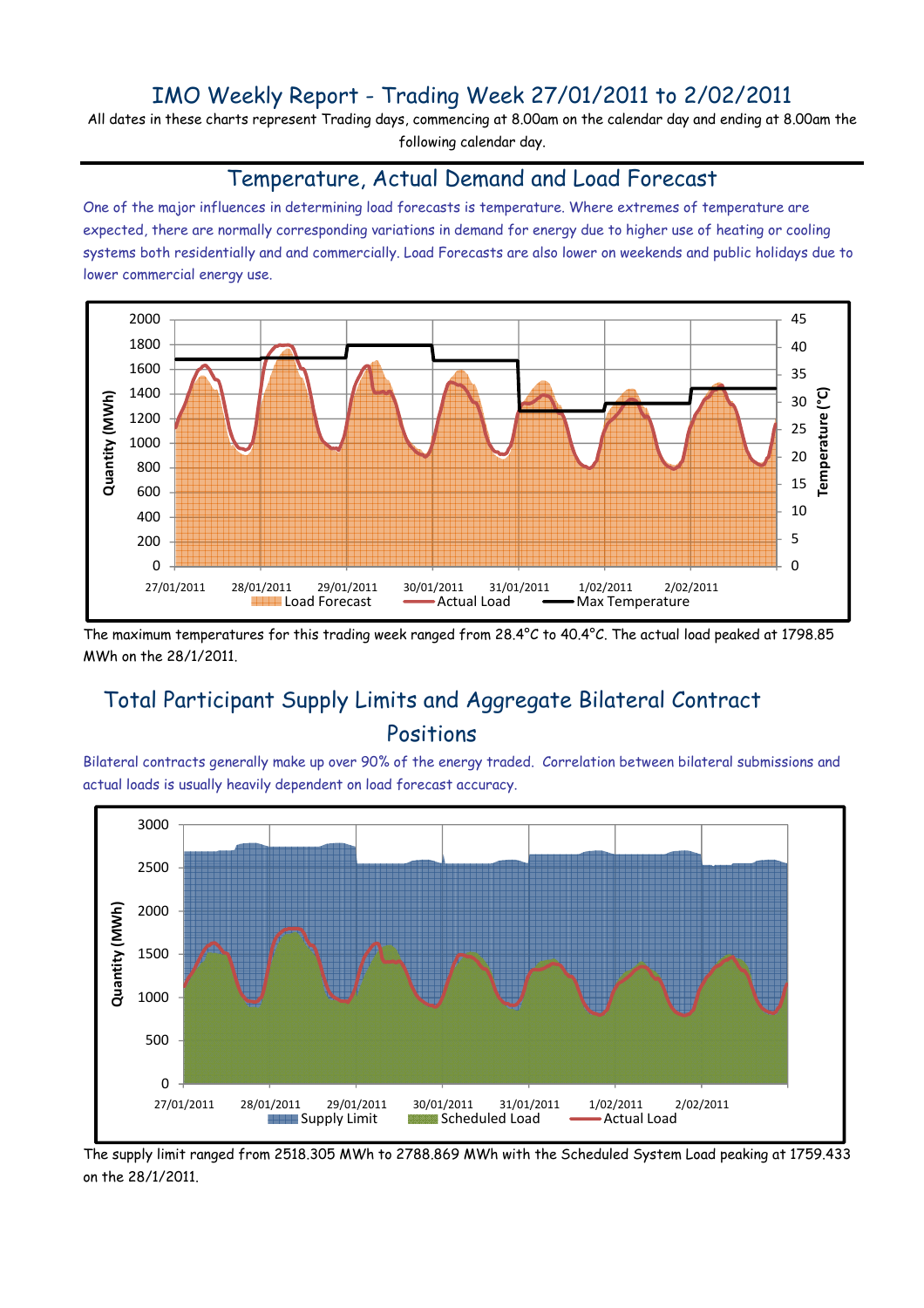### Net Balancing Market Trades

Bilateral contracts and STEM trading are generally based on the forecast energy requirements of Participants. When the forecast requirements are higher or lower than the actual requirements for a day, this Market energy must be bought and sold in the balancing mechanism. This graph shows the estimated net balancing trades.



The majority of the balancing activity this week occurred within Balancing Supply. The maximum balancing demand for the week reached 195.764 MWh on the 29/1/2011. The maximum balancing supply for the week reached -234.602 MWh on the 29/1/2011.

#### Total Traded Energy

This chart represents a comparison between the total net energy that is traded in Bilateral Contracts, the STEM and the balancing mechanism Balancing Supply represents cases in which the total contract position is greater than the demand and customers must supply energy back to balancing. Balancing Demand represents cases in which the total contract position is less than the demand and customers must purchase energy from balancing.



Total balancing supply equalled -13304.58 MWh whereas total balancing demand equalled 7166.74 MWh. The Total STEM Traded quantity was 19180.6 MWh, with the STEM Clearing Quantity ranging between 2.378 MWh and 115.718 WMh.